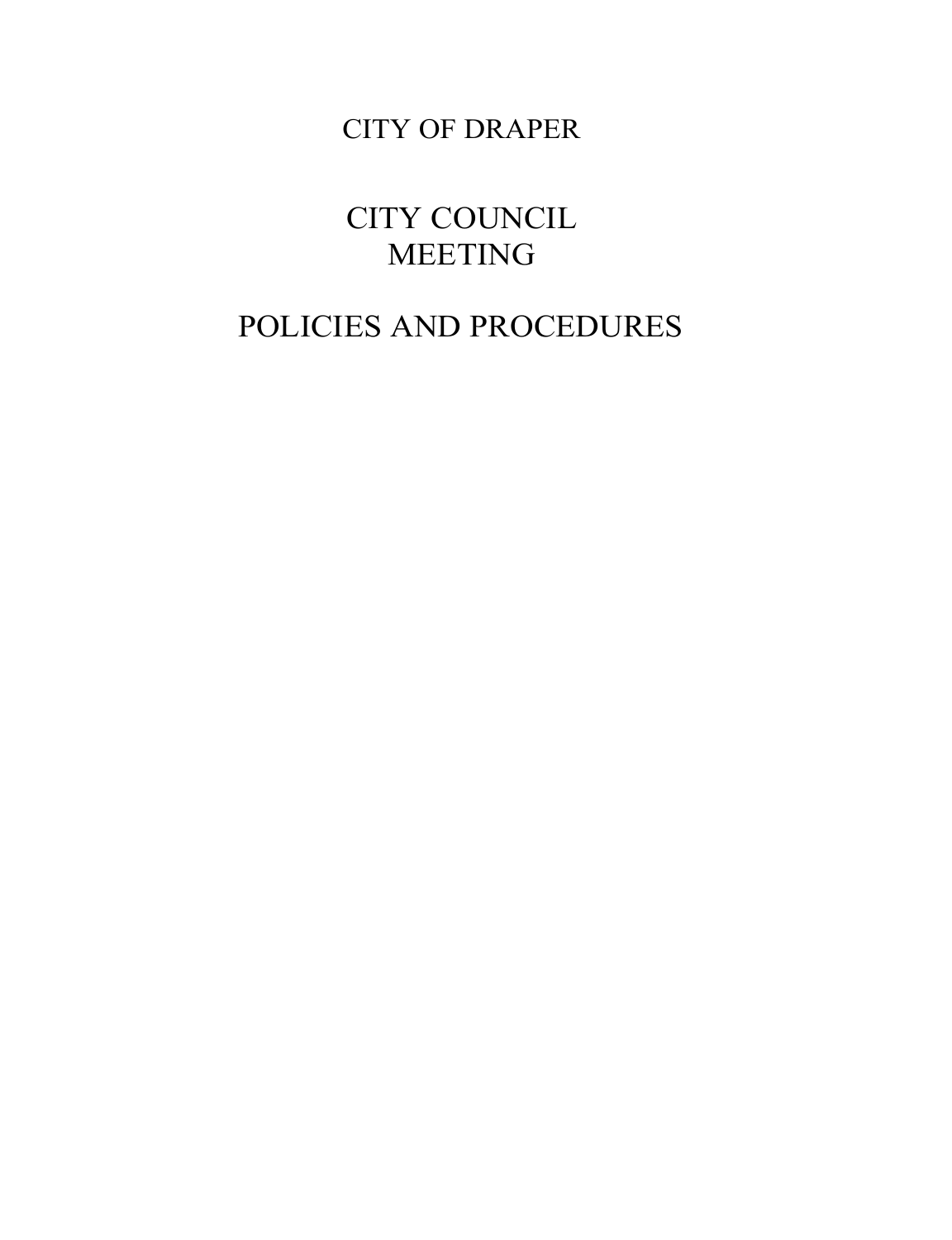# **TABLE OF CONTENTS**

| 1.               | <b>PURPOSE</b>          |                                             |  |  |  |
|------------------|-------------------------|---------------------------------------------|--|--|--|
|                  | 1.1                     |                                             |  |  |  |
| 2.               | <b>AUTHORITY</b>        |                                             |  |  |  |
|                  | 2.1                     |                                             |  |  |  |
| 3.               | <b>GENERAL RULES</b>    |                                             |  |  |  |
|                  | 3.1                     |                                             |  |  |  |
|                  | 3.2                     |                                             |  |  |  |
|                  | 3.3                     |                                             |  |  |  |
|                  | 3.4                     |                                             |  |  |  |
|                  | 3.5                     |                                             |  |  |  |
|                  | 3.6                     |                                             |  |  |  |
| $\overline{4}$ . | <b>TYPES OFMEETINGS</b> |                                             |  |  |  |
|                  | 4.1                     |                                             |  |  |  |
|                  | 4.2                     |                                             |  |  |  |
|                  | 4.3                     |                                             |  |  |  |
|                  | 4.4                     |                                             |  |  |  |
|                  | 4.5                     |                                             |  |  |  |
|                  | 4.6                     |                                             |  |  |  |
|                  | 4.7                     |                                             |  |  |  |
| 5.               |                         | <b>ORDER OFBUSINESS</b>                     |  |  |  |
|                  | 5.1                     |                                             |  |  |  |
|                  | 5.2                     |                                             |  |  |  |
|                  | 5.3                     |                                             |  |  |  |
|                  | 5.4                     |                                             |  |  |  |
|                  | 5.5                     |                                             |  |  |  |
| 6.               |                         | PRESIDING OFFICER AND DUTIES                |  |  |  |
|                  | 6.1                     |                                             |  |  |  |
|                  | 6.2                     |                                             |  |  |  |
|                  | 6.3                     |                                             |  |  |  |
|                  | 6.4                     |                                             |  |  |  |
|                  | 6.5                     |                                             |  |  |  |
|                  | 6.6                     |                                             |  |  |  |
|                  | 6.7                     |                                             |  |  |  |
|                  | 6.8                     |                                             |  |  |  |
| 7.               |                         | <b>TYPES OF MOTIONS AND RECONSIDERATION</b> |  |  |  |
|                  | 7.1                     |                                             |  |  |  |
|                  | 7.2                     |                                             |  |  |  |
|                  | 7.3                     |                                             |  |  |  |
|                  | 7.4                     |                                             |  |  |  |
|                  | 7.5                     |                                             |  |  |  |
|                  |                         |                                             |  |  |  |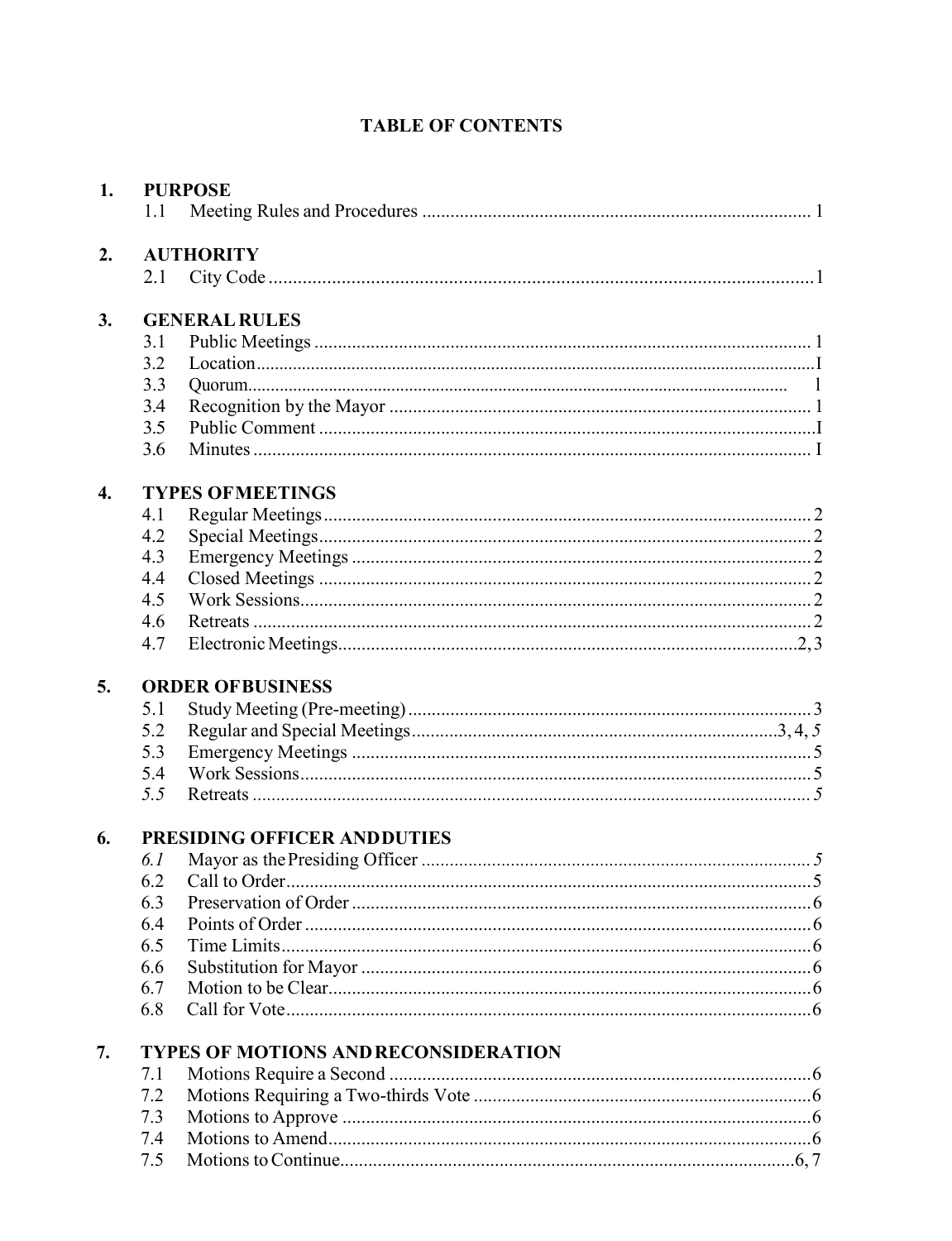|     | 7.6 |                                                        |  |
|-----|-----|--------------------------------------------------------|--|
|     | 7.7 |                                                        |  |
|     | 7.8 |                                                        |  |
|     | 7.9 |                                                        |  |
| 8.  |     | ORDINANCES, RESOLUTIONS, AND AGREEMENTS                |  |
|     | 8.1 |                                                        |  |
|     | 8.2 |                                                        |  |
|     | 8.3 |                                                        |  |
|     | 8.4 |                                                        |  |
|     | 8.5 |                                                        |  |
|     | 8.6 |                                                        |  |
| 9.  |     | <b>CREATION OF COMMITTEES, BOARDS, AND COMMISSIONS</b> |  |
|     | 9.1 |                                                        |  |
|     | 9.2 |                                                        |  |
|     | 9.3 |                                                        |  |
| 10. |     | <b>PUBLIC HEARINGS</b>                                 |  |
|     |     |                                                        |  |
|     |     |                                                        |  |
|     |     |                                                        |  |
|     |     |                                                        |  |
|     |     |                                                        |  |
| 11. |     | <b>RULES OF CONDUCT</b>                                |  |
|     |     |                                                        |  |
|     |     |                                                        |  |
|     |     |                                                        |  |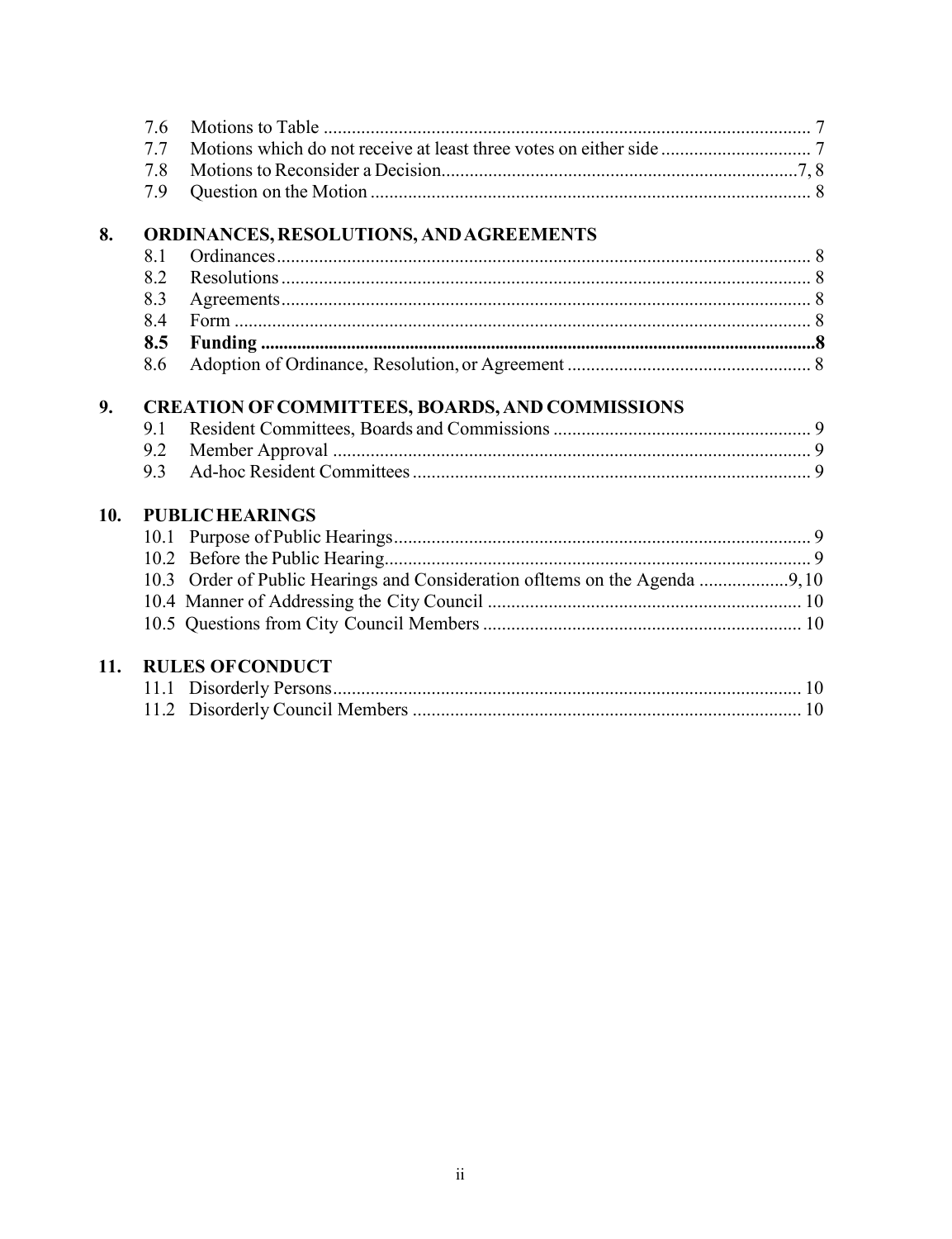# **CITY COUNCIL MEETING RULES AND PROCEDURES**

# **1. PURPOSE**

1.1 Meeting Rules and Procedures: These Meeting Rules and Procedures of the City Council of the City of Draper are intended for the government of the City Council, the preservation of order, and the orderly transaction of City Council business.

# <span id="page-3-0"></span>**2. AUTHORITY**

2.1 City Code: Pursuant to Draper City Code Chapter 2-1 the City Council may determine its own procedures and rules governing its conduct and orderly operation of City Council meetings and City business. These rules shall be in effect until such time as they are amended or new policies are adopted by the City Council.

## <span id="page-3-1"></span>**3. GENERALRULES**

- 3.1 Public Meetings: All official meetings of the City Council (except where State or local law allows for closed sessions) shall be open to the public.
- 3.2 Location: The location of all regular, special, emergency, and work session meetings, unless publicly noticed differently, shall be in the Council Chambers in the Draper City Hall, 1020 East Pioneer Road Draper, Utah 84020.
- 3.3 Quorum: Three members of the Council shall constitute a quorum. The Mayor may meet at any time with up to two Council Members without the formation of a Quorum. A minimum of three votes, which constitutes a majority, of the City Council shall be necessary to take any action.
- 3.4 Recognition by the Mayor: All City Council Members, City staff, and individuals from the general public shall be recognized by the Mayor before addressing the City Council on any issue. The Mayor shall regulate and facilitate City Council meetings. The Mayor shall communicate with the public on behalf of the City Council and the City staff. All communication directed to the City Council will occur at the podium, upon recognition by the Mayor. Public outbursts, gestures, applause or other attempts to disrupt the Council meeting are prohibited. Violators will be removed from the chamber at the direction and discretion of the Mayor.
- 3.5 Public Comment: Members of the public addressing the City Council shall have three minutes to make their comment. All comments will be timed by the official City Council Clock which is located on the Council Dias. At the expiration of three minutes time, no further comment will be accepted. The City Council will not address members of the public during public comment.

3.6 Minutes: The City Recorder shall prepare draft minutes of each City Council meeting as soon as is practical, and minutes shall be brought to the City Council for approval within 45 days after the meeting. Once the written minutes are in a form ready to be presented to the City Council, they are considered a public record per State law. Written minutes that are made available to the public before approval by the City Council shall be clearly identified as "awaiting formal approval."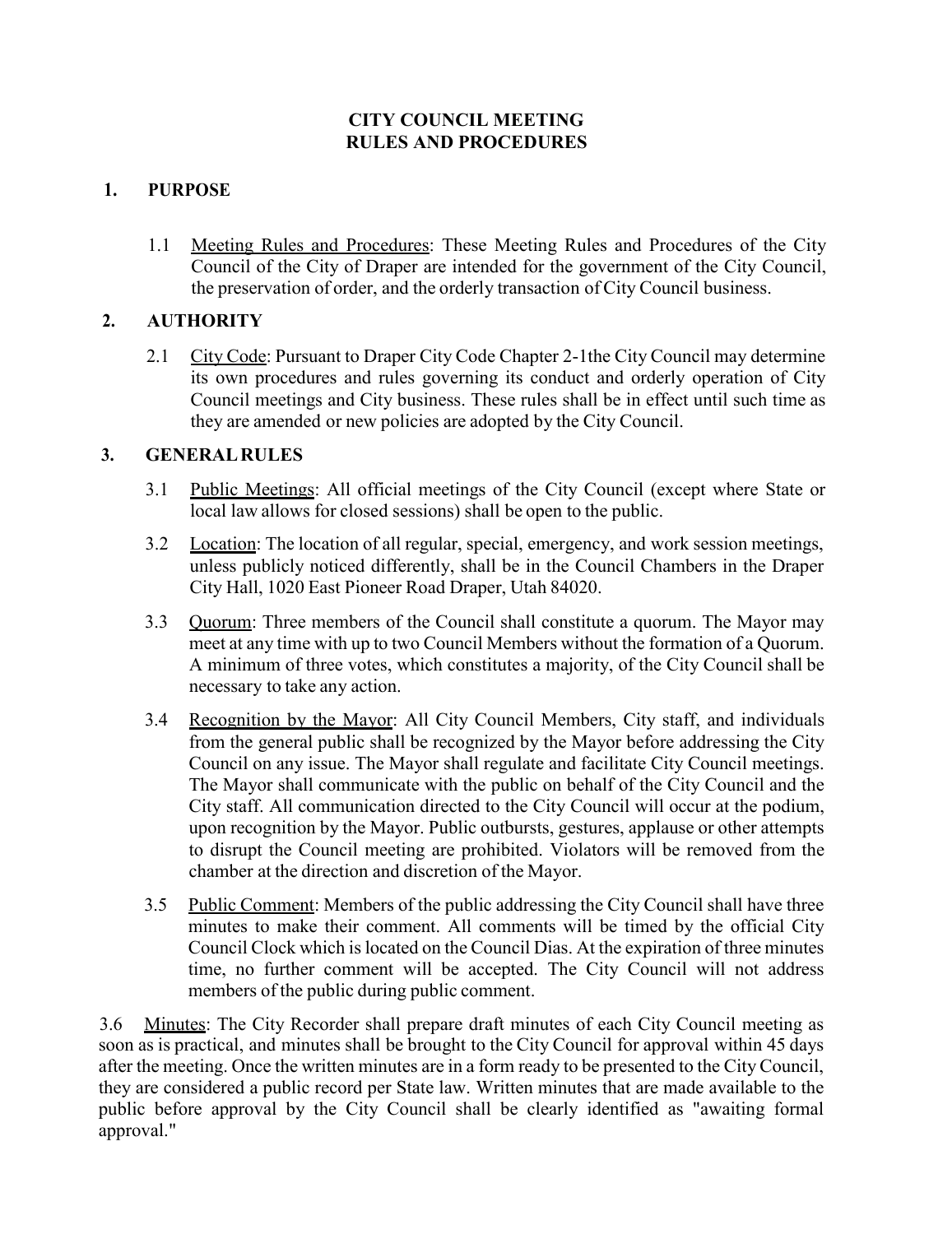#### <span id="page-4-0"></span>**4. TYPES OFMEETINGS**

- 4.1 Business Meetings: The City Council shall meet in accordance with the annual meeting schedule as approved or as amended.
- 4.2 Special Meetings: Special City Council meetings may be called with the consent of the Mayor and the Mayor Pro Tern.
- 4.3 Emergency Meetings: Emergency meetings may be called by the Mayor or by a request of a majority of the City Council to consider matters of an emergency or otherwise urgent nature. The best practicable public notice shall begiven.
- 4.4 Closed Meetings: The Council may adjourn to a closed meeting to discuss topics provided for under State law. Adjournment to a closed meeting requires a majority vote ofthe City Council.
- 4.5 Work Sessions: The City Council may meet informally in work sessions (open to the public) to review upcoming programs of the City, to receive progress reports on current programs or projects, and to discuss policy issues. No final vote may be taken in a worksession.
- 4.6 Retreats: The City Council may meet and convene in retreats (open to the public) to discuss a variety of issues facing the City. While broad general direction may be given, no final vote may be taken in a retreat.
- 4.7 Electronic Meetings: The City Council may conduct electronic meetings where one or more of its members participate by means of a telephonic or telecommunications conference pursuant to Utah Code.
	- A. City Council Members so participating shall be considered present at the meeting for all purposes, and shall be afforded every opportunity toparticipate in the discussion of the items on the agenda and cast their vote on issues coming to the City Council for a vote.
	- B. The anchor location as described in State law shall be the Draper City Council Chambers located at 1020 East Pioneer Road Draper, Utah 84020.
	- C. Public notice of the electronic meeting shall be given pursuant to Utah Code by:
		- 1. Posting written notice at the anchor location; and
		- 2. Providing written or electronic notice to (a) at least one newspaper of general circulation within the state; and (b) a local media correspondent.
	- D. In addition to giving public notice as described above, the City Recorder shall provide notice of the electronic meeting to City Council Members at least 24 hours before the meeting so that they may participate in the meeting and be counted as present for all purposes, including the determination that a quorum is present. All notices shall include a statement that one or more members of the City Council will be participating electronically, a description of how the member(s) so participating will be connected to the electronic meeting, and the regularly published agenda for that meeting.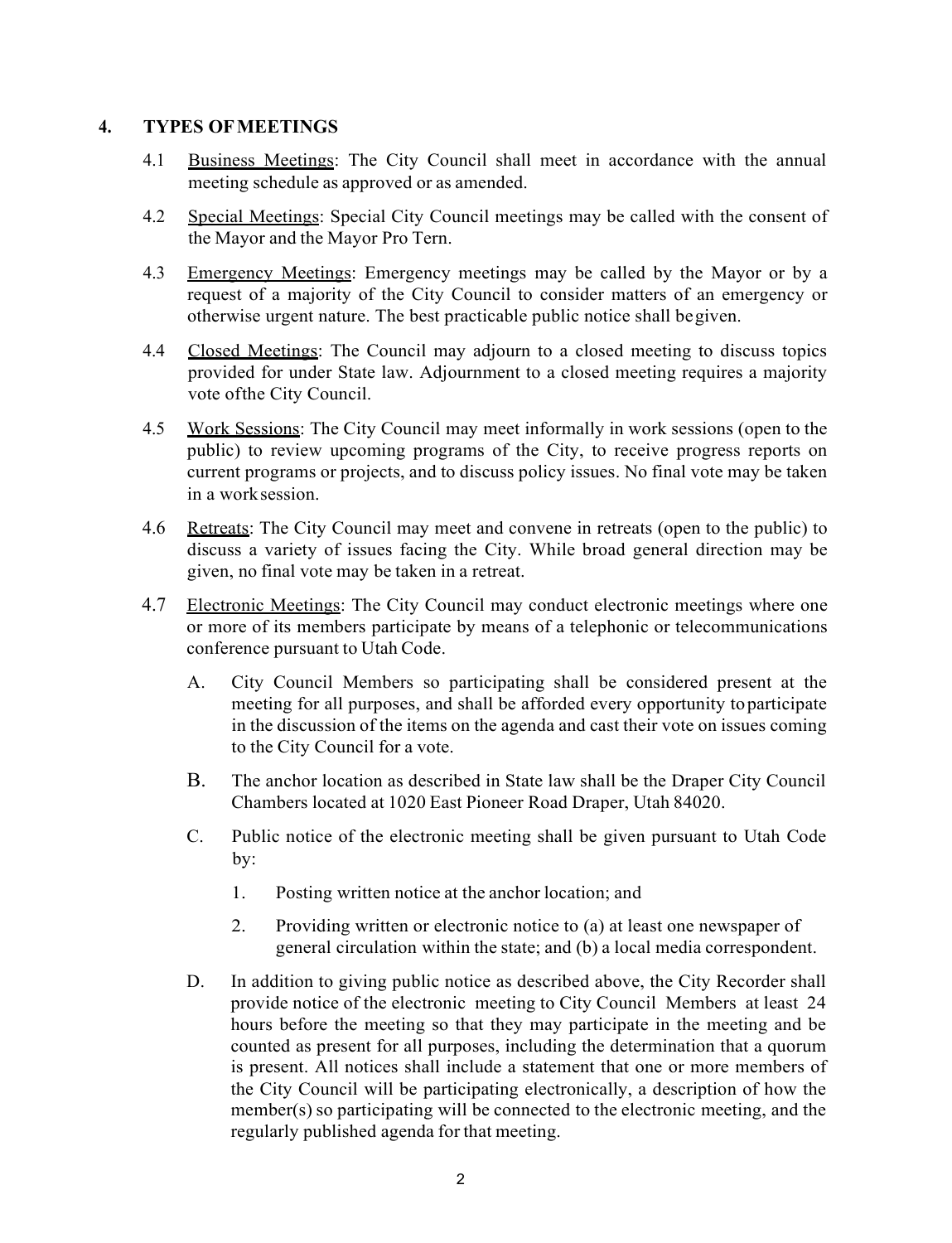- E. No City Council meeting may be held electronically unless at least one City Council Member is present at the anchor location. The meeting shall be conducted from the anchor location by the Mayor or the Mayor Pro Tern. However, if neither the Mayor nor the Mayor Pro Tern is present at the anchor location, the City Council shall select from its membership at the anchor location a Mayor Pro Tern for the sole purpose of conducting the electronic meeting.
- F. Immediately prior to opening the meeting, the Mayor or Mayor Pro Tern shall communicate with the person who is participating electronically and insure that he/she is prepared to go forward. From that time forward until the adjournment of the meeting, the communication line shall be kept open, unless the City Council Member participating electronically wishes to withdraw from the meeting.
- G. If a City Council Member who participates electronically withdraws from the meeting, the rest of the meeting agenda may be completed provided there is still a quorum of the City Council present at the anchor location or there are sufficient other City Council Members participating electronically to comprise a quorum with those at the anchor location.
- H. The public may attend the open portions of the meeting at the anchor location, and may participate in all public hearings to the same extent normally allowed.
- I. Prior to taking a vote on any issue, the Mayor or Mayor Pro Tern shall inquire of the City Council Member participating electronically if he or she has been able to adequately monitor the discussion, including comments from the public, and shall allow that member the opportunity to make any comments he or she desires.
- J. The minutes of the meeting shall designate the name of each City Council Member who participated electronically, the nature of the electronic communication, and the duration of the City Council Member'sparticipation.

## **5. ORDER OF BUSINESS**

- 5.1 Study Meeting: The general rule as the order of business in study meetings shall be as follows:
	- A. Agenda Review the City Council may review items on the agenda.
	- B. Special Reports or Presentations
	- C. Council / Manager Reports- This is an opportunity for the City Manager and/or City Staff to provide information to the Mayor and City Council and for the Mayor and City Council to provide information to other Council Members or City staff. These items are for information and do not require action by the City Council.
- 5.2 Business and Special Meetings: The general rule as to the order of business in business and special meetings shall be as follows:
	- A. Call to order by the Mayor.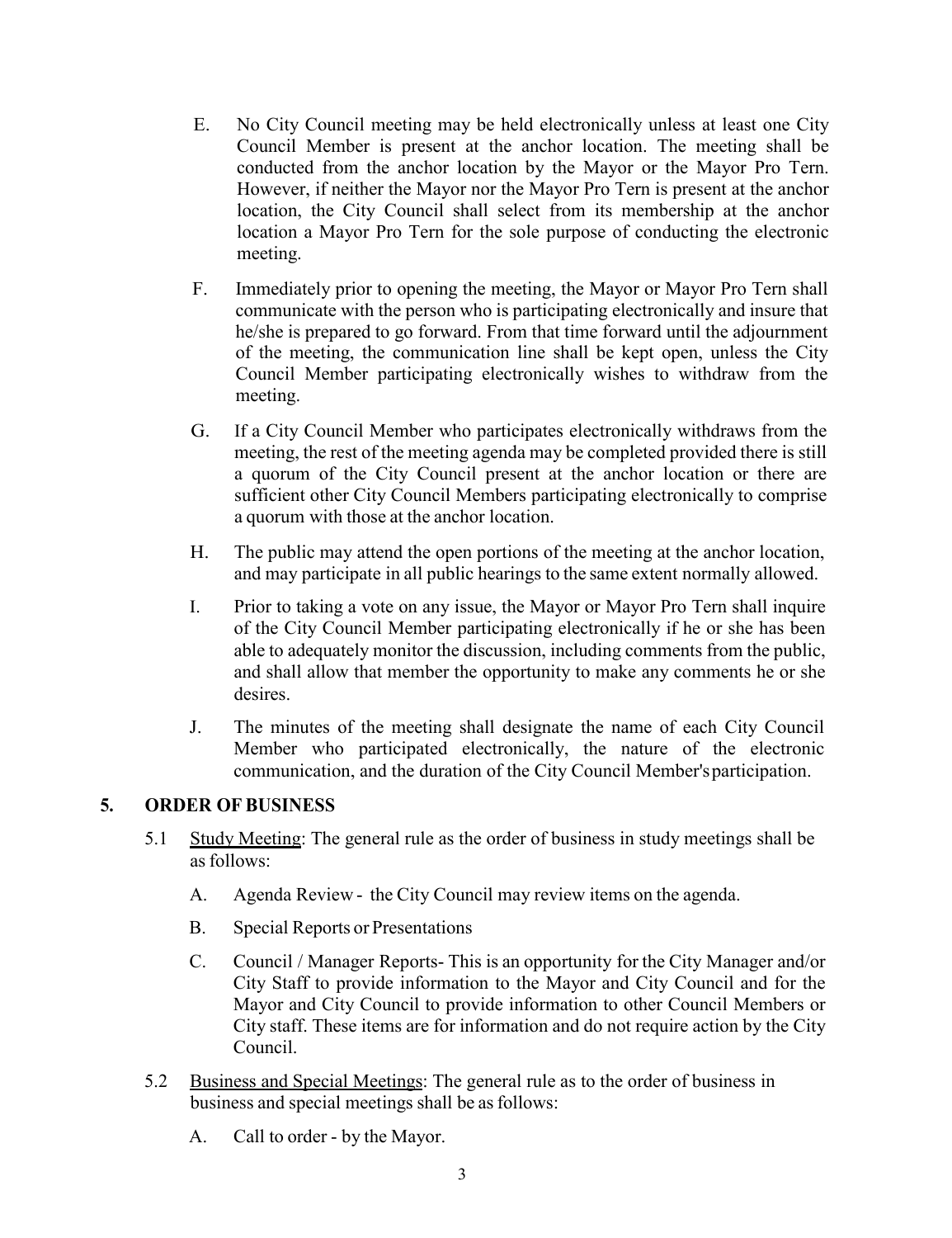- B. Thought or Prayer- as designated by the Mayor.
- C. Pledge of Allegiance / Flag Ceremony- as designated by Mayor.
- D. General Public Comment As set forth above, time is set aside for the public to express their ideas, concerns, and make general comments on items not on the current meeting agenda. No formal action is taken on items brought up during general public comment, but the City Council may direct staff to followup on issues raised in general public comment and/or schedule them with necessary public notice for future meetings. Comments shall be limited to three minutes.
	- 1. Each member of the public wishing to make comment shall address the Mayor from the podium and state their full name and residential address for the record. The three minute comment period shall begin after the person making comment states their address or as directed by the Mayor. At the expiration of three minutes the public comment shall terminate.
	- 2. Persons making public comment shall not address or question individual members of the City Council or City staff. The City Council or City staff will not answer specific questions or communicate with the person making comment unless directed to do so by the Mayor.
	- 3. Public comment shall be respectful and shall not include profanity or offensive conduct.
	- 4. Public displays such as yelling, gesturing, applause or any other disruptive conduct are strictly prohibited. All communication in the meeting by the public shall occur at the designated podium and only after recognition and approval of the Mayor or Mayor Pro Tern.
	- 5. Violation of these public comment rules shall result in the immediate removal of the person(s) from the City Council Chambers asdirected by the Mayor. Said person shall be subject to all civil and criminal penalties that may apply to their conduct. Any person who has been removed from a City Council meeting for violation of these rules shall be barred from future City Council meetings until such time as the Mayor or Mayor Pro Tern agrees in writing to allow said person to attend a meeting.
- E. Consent Items Items that are routine but require final approval by the City Council may be placed on the Council Agenda as consent items.
- F. Agenda Items Items that the Council may wish to discuss or for which members of the public may wish to respond or for which a presentation would be made will be listed as Agenda Items. A written agenda for each regular meeting shall be prepared under the direction of the Mayor. In the event that any member of the governing body desires to add or delete an item or items to any prepared agenda, then consent must be obtained from the Mayor and one City Council Member or two City Council Members. Upon receiving the request from the Mayor and one City Council Member or two City Council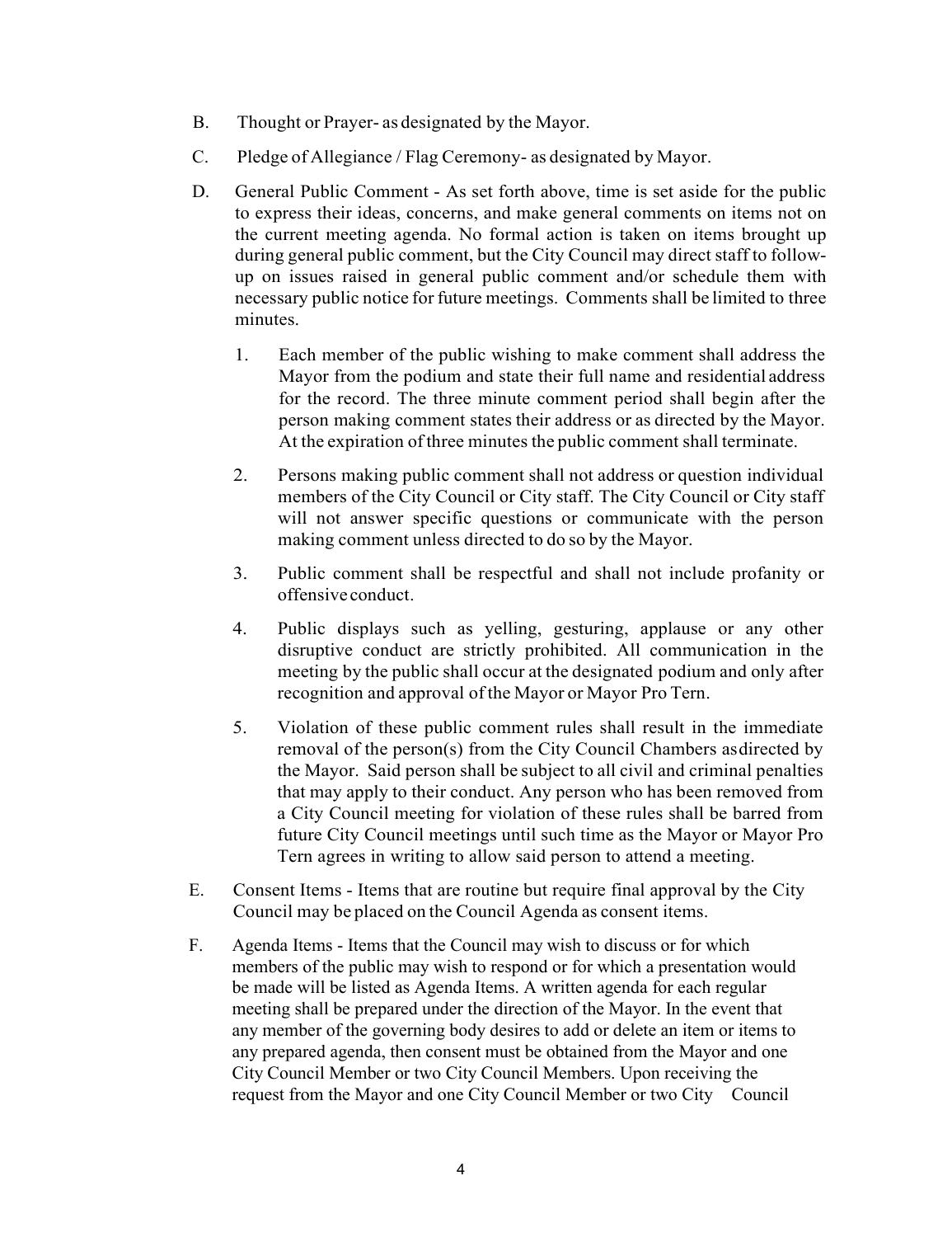Members, the City Manager shall add or delete items to prepared agendas as requested.

Scheduled items may include the following:

- 1. Public Hearings and Action Items ordinances, resolutions, agreements and other obligations of the City that must be approved by a majority of the City Council.
- 2. Discussion Items Policy, procedural or other legislative or consensus building deliberations which do not include a formal action by the Council, but may include direction given to City staff for future formal consideration.
- 3. Presentation Items Informational presentations which do not require formal Council action but may include direction given to City staff for future formal consideration.
- 4. Report Items Final reports or updates of current programs by City staff members or other representatives which do not require formal action by the Council.
- G. Council / Manager Reports This is an opportunity for the City Manager and/or City staff to provide information to the Mayor and City Council and for the Mayor and City Council to provide information to other Council Members or City staff. These items are for information and do not require action by the City Council.
- H. Adjournment A motion to adjourn requires a motion, a second and a majority vote of the CityCouncil.
- 5.3 Emergency Meetings: The general rule as to the order of business in emergency meetings shall be as follows:
	- A. Call to Order by the Mayor
	- B. Meeting Items
	- C. Adjournment
- 5.4 Work Sessions: In order to not interfere with regularly scheduled City Council meetings, work sessions will generally be held at specifically scheduled dates and times set by the City Council as it deems necessary. Work sessions may be held as part of a regularly scheduled meeting when there is a short agenda and the work session may be held at the end or beginning of the agenda.
- 5.5 Retreats: As set forth in the General Rules above, off-site retreats will be scheduled by the Council as it deems necessary.

#### <span id="page-7-0"></span>**6. PRESIDING OFFICER AND DUTIES**

6.1 Mayor as the Presiding Officer: The Mayor, if present, shall act as Presiding Officer at all meetings of the Council. In the absence of the Mayor, the Mayor Pro Tem shall preside. In the absence of both the Mayor and the Mayor Pro Tem, the City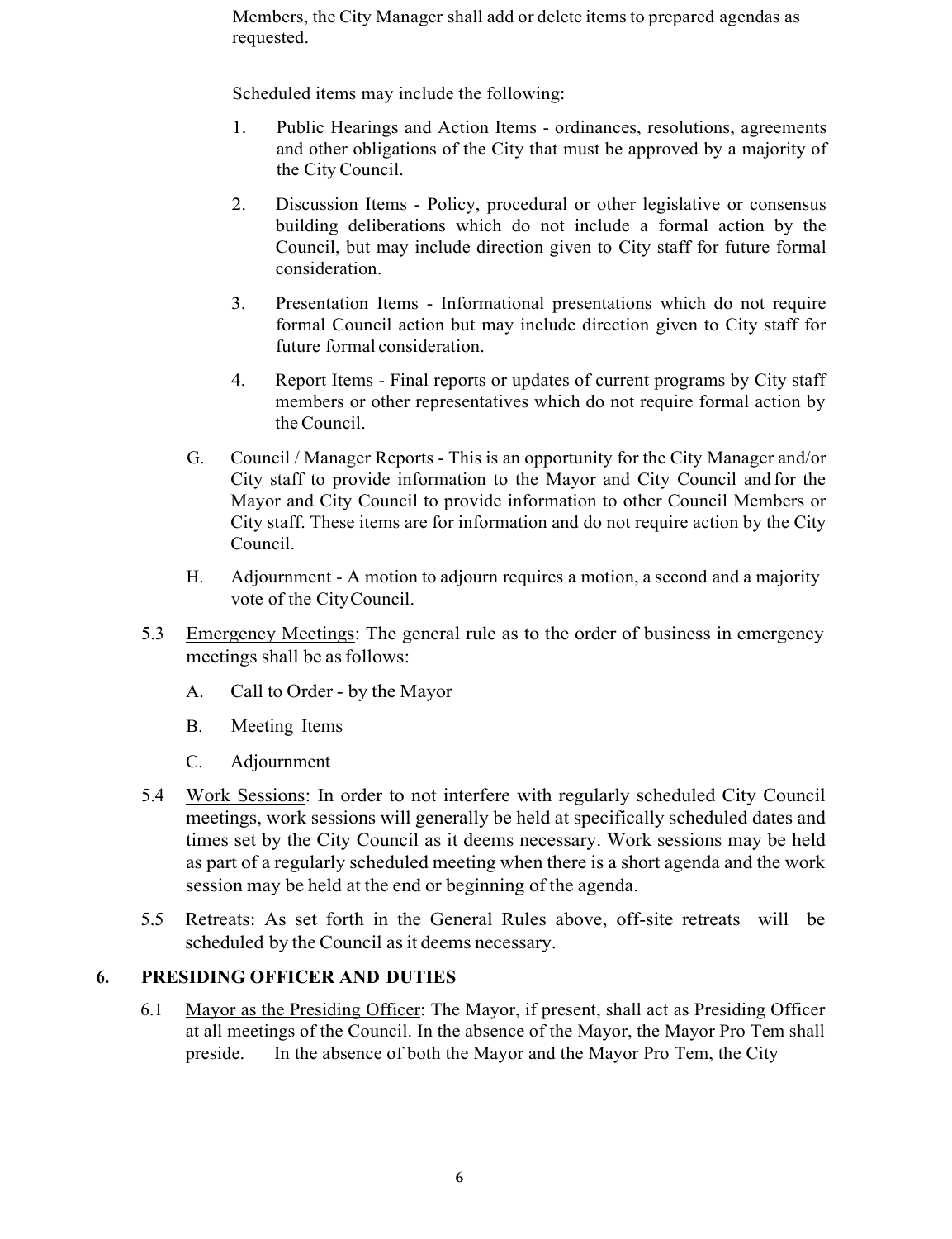Council shall elect a temporary Mayor Pro Tem who will then preside at that meeting.

- 6.2 Call to Order: Meetings ofthe Councilshall be called to order by the Mayor or, in theMayor'sabsence, bytheMayorPro**Tem**. IntheabsenceofboththeMayorand theMayorPro**Tem**,themeetingshallbecalled toorderbytheCityManagerforthe election of a temporary Mayor Pro **Tem**.
- 6.3 Preservation ofOrder: The Mayor shall preserve order and decorum, prevent attacks on personalities or the impugning of member's motives, and confine debate to the question under discussion.
- 6.4 Points ofOrder: CouncilMembersmayatanytimecallfor aPointofOrder onany issue. The Mayor shall determine all Points ofOrder.
- 6.5 Time Limits: The Mayor shall have the power to set time limits on input andall discussions at the Mayor's discretion.
- 6.6 Substitution for Mayor: The Mayor may call upon the Mayor Pro Tem, or inthe absence of the Mayor Pro Tem , upon any other member of the City Council to temporarily preside at the meeting in order to cover a temporary absence ofthe Mayor.
- 6.7 Motion to be Clear: The Mayor shall ensure that all motions submitted for a vote are clearly understood by theCityCouncil.
- 6.8 CallforVote:TheMayorshall callfor a roll callvoteonallissuesvotedonbythe City Council. Council Members who are in attendance at the meeting when the vote is called shall vote for or against every issue put to a vote before the City Council. A Council Member shall not abstain or recuse themselves from any vote unless they have declared a conflict of interest, with a specifically stated and verified reason, pursuant to Draper City Municipal Code 19-2-010. The Mayor shall announce the result of the vote.

#### <span id="page-8-0"></span>**7.** TYPESOFMOTIONSANDRECONSIDERATION

- Motions Require a Second: All motions require a second before they can be discussed or  $\overline{7}$ acted upon.
- **7.2** Motions to Approve: All motions shall require a second an 9 a minimum of three affirmative votes to be approved.
- **7.3** Motions to Amend: Any motion being considered by the City Council may be amended by permission ofthe maker ofthe motion and concurrence ofthe second, or by amotion to amend, a second and at least three affirmative votes.
- **7.5** MotionstoContinue:TheCityCouncilmayapproveamotiontocontinueanyitem for further discussion or consideration. Public hearings that are continued must be continued to a specific date and should not generally be continued beyond 45 days withoutresettingandrenoticingthehearing.

When the applicant for an agenda item makes a request for continuance, the following policy will be used:

**A.** Arequesttocontinuetheagendaitemwillbegrantediftheapplicantmakes the request atleastseven daysin advance ofthe meeting in which the item was scheduled to be heard. The applicant has the responsibility to notify the affected property owners (those who are required by State law, City ordinance, orCitynoticingpolicyto be notified) ofthe continuance andthe date and,if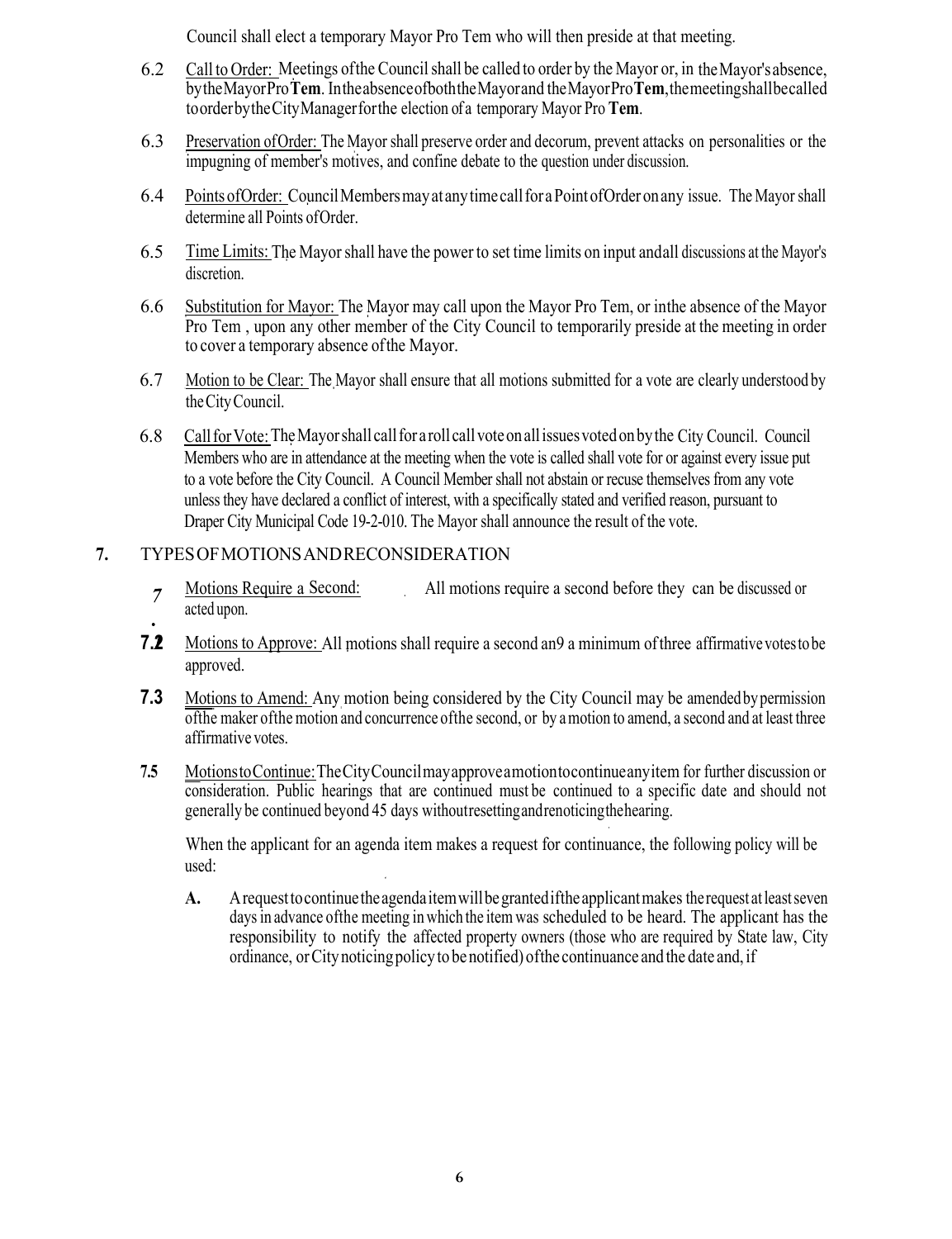applicable, the time when the item is scheduled to be on the City Council agenda.

- **B.** If the request is made less than seven days in advance of the meeting in which the item was scheduled to be heard, the Mayor and the Mayor Pro **Tem,** or their designees, will determine whether or not there is a sufficient reason to continue the item.
	- 1. If the Mayor and Mayor Pro **Tem**, or their designees, determine that there is not sufficient reason, the item will remain on the agenda and be considered by the City Council.
	- 2. If the Mayor and Mayor Pro **Tem**, or their designees, determine that there is sufficient reason to continue the item to a future agenda, City staff will notify the applicant of the decision. During the meeting for which the item was scheduled to be heard, the City Council, by motion, will select the date to which the item is to be rescheduled.
- **C.** If the applicant requests a continuation during the meeting for which the item isscheduled, the City Council will make the determination if there is sufficient reason to continue the item to a later date.
- **D.** If the applicant requests a continuation and it is determined that there is not sufficient reason to continue the item, and the applicant withdraws the application in lieu of proceeding, the application will not be considered by the City Council until the applicant files a new application and pays the required fees. The new application must follow the same process as any new application.
- **7.6** Motions to Table: The City Council may vote to table an issue, without scheduling it for futureconsideration.
- **7.7** Motions which do not receive at least three votes on either side: Motions which do not receive at least three votes for or against the proposition being voted upon are not approved and have the effect of being denied. However, the applicant or any City Council Member may request that the item be brought back to the City Council at a subsequent meeting to be decided by sufficient members to get three votes one way or the other. The subsequent action is notconsidered reconsideration.
- **7.8** Motions to Reconsider a Decision: Any two City Council Members who voted in the majority to approve or deny a motion may request a reconsideration of the action.

The request must be made by making a motion to reconsider the action at the same meeting in which the original motion was approved or denied or by notifying the Mayor within seven days of that meeting that there should be a motion to reconsider the decision at the next regularly scheduled City Council meeting. If a properly made motion to reconsider passes, the actual reconsideration of the item shall take place only after appropriate legal notice is given.

**7.9** Question on the Motion: After a motion and a second, any member of the City Council may call for a question on the motion. Once a question has been called, the Mayor shall call for a vote to determine if the City Council wishesto terminate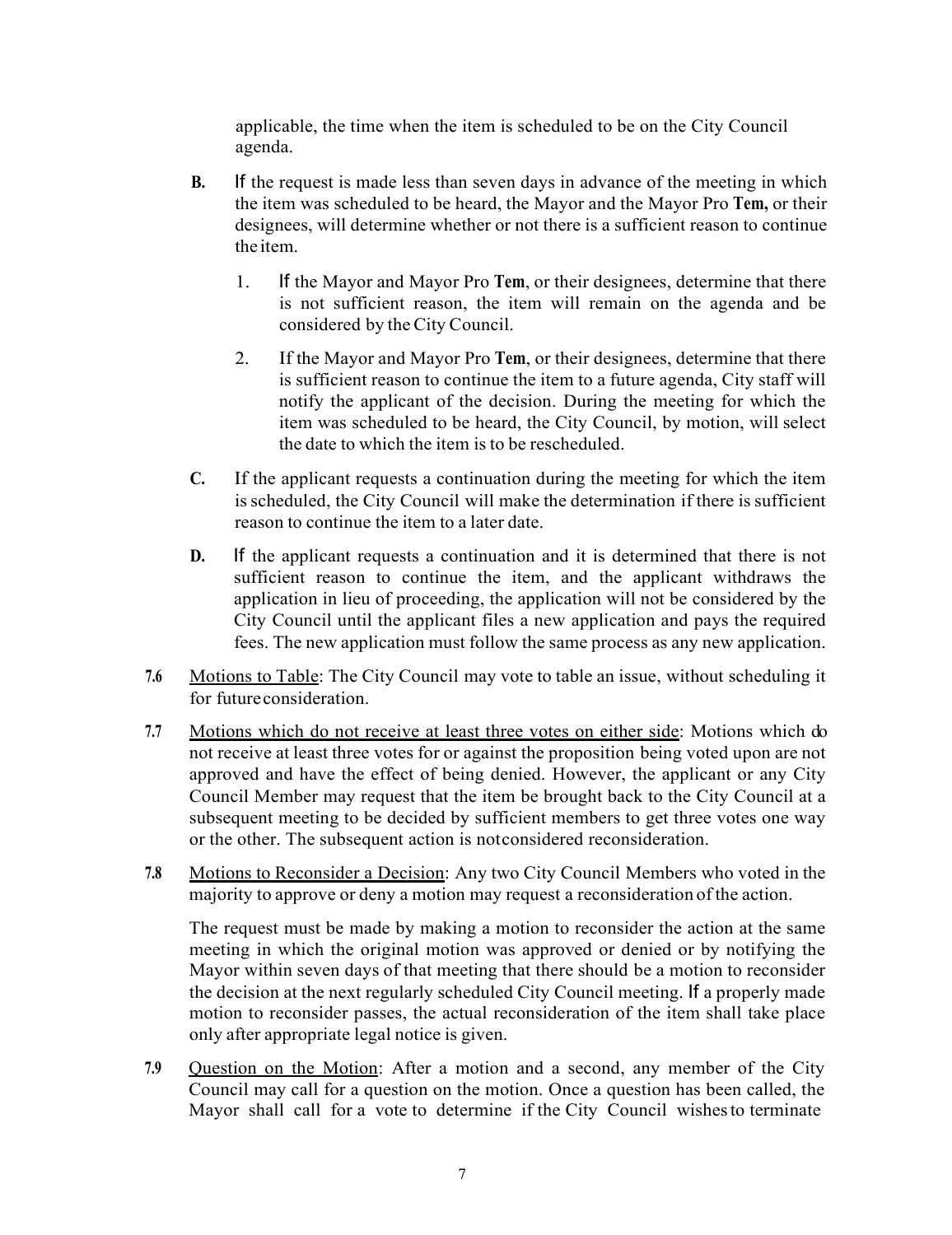discussion on the item. Unless at least three members of the City Council vote to terminate discussion, discussion will continue until another "Question on the Motion" is made or until the Council is ready to vote. If at least three members of the City Council vote to terminate discussion, the City Council shall then vote on the original motion. The Mayor shall make sure that the original motion is clear before calling for a vote on the motion.

#### **8. ORDINANCES, RESOLUTIONS, and AGREEMENTS**

- 8.1 Ordinances: The City Council may pass a law to regulate, require, prohibit, govern, control, or supervise any activity, business, conduct, or condition as allowed by State law. Ordinances are generally passed as part of the City Code.
- 8.2 Resolutions: The City Council may express a formal opinion or the will of the City Council without it becoming a part of the City Code. A resolution may be used to do any of thefollowing:
	- A. Adopt official policies.
	- B. Approve requests or grant permits relating to the development of property.
	- C. Take official action relating to financial matters.
	- D. Take any administrative action which the Council is authorized by law to take.
	- E. Regulate the use and operation of municipal property.
	- F. Make an official declaration.
- 8.3 Agreements: The Council may enter into an agreement between the City and one or more parties agreeing to do or not to do an act or take a course of action.
- 8.4 Form: Ordinances, resolutions, and agreements shall be in written form, which form shall be approved by the City Attorney.
- 8.5 Funding: All ordinances, resolutions, and agreements authorizing an expenditure of money shall include the amount, source, and purpose of the expenditure.
- 8.6 Adoption of Ordinance, Resolution, or Agreement: The City Council shall adopt any ordinance, resolution, or agreement by a motion, second and a majority vote.

The effective date on all ordinances and resolutions shall be immediately upon passage, unless the City Council establishes a specific effective date, or, in the case of ordinances, upon publication.

The effective date on all agreements shall be the date of execution by the Mayor, unless another effective date is established by the City Council at the time the City Council approves the Agreement.

#### **9. CREATIONOFCOMMITTEES,BOARDS, ANDCOMMISSIONS**

9.1 Resident Committees, Boards and Commissions: The City Council may create policy advisory committees, boards, and commissions with such duties as the CityCouncil may specify which are not inconsistent with the City Code and law.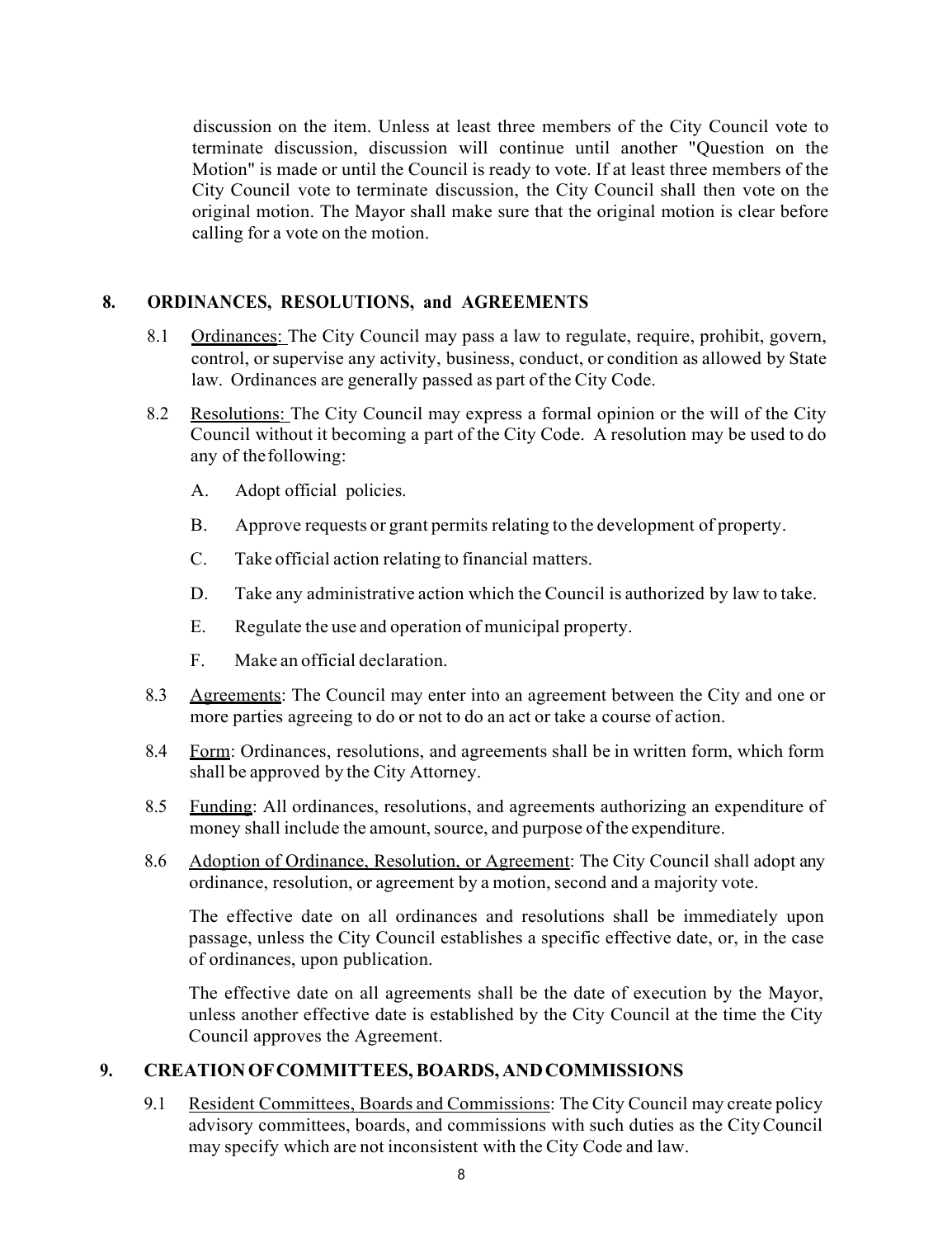- 9.2 Member Approval: The members of the policy advisory committees, boards, and commissions are nominated by the Mayor, and then approved by the City Council.
- 9.3 Ad-hoc Resident Committees: The Mayor, with the advice and consent of the City Council, may appoint ad-hoc resident committees to address policy issues of specific concern. Ad-hoc committees shall continue for a temporary and limitedduration.

## **10. PUBLIC HEARINGS**

10.1 Purpose of Public Hearings: The purpose of public hearings is to provide for public input to the City Council on issues on a specific day and time in order for the City Council to be better informed prior to making a decision on an issue.

## 10.2 Before the Public Hearing:

- A. Notification should be given in compliance with State and local law.
- B. Written material submitted by residents and interested groups must be submitted by Noon of the Thursday before the hearing if they want copies to be distributed in the agenda packets. Residents and interested groups may distribute copies of materials to the City Council at any time.

#### 10.3 Order of Public Hearings and Consideration of Items on the Agenda:

- A. The Mayor shall conduct all public hearings pursuant to General Rules in Section 3 set forth above. The Mayor should review the rules and procedures for conducting public hearings at the start of the public hearing.
- B. The public hearing shall first be opened to the appropriate City staff member who will present and discuss with the City Council the issue at hand.
- C. Upon completion of the City staff report, and any questions from the City Council, the Mayor shall allow the applicant time to present his/her application.
- D. Following the applicant's presentation, shall open the hearing to the public. Any person desiring to address the City Council shall first be recognized by the Mayor. Public comment shall proceed pursuant to General Rules in Section 3.
- E. The Mayor shall retain flexibility if requested by the City Council on new information only.
- F. Under the discretion and the authority of the Mayor, the public hearing shall be closed. After the public hearing is closed, no further remarks by the public will be heard unless approved, by motion, of the City Council. The City Council may, by a majority vote, continue a public hearing to another specific date and time. A public hearing should not generally be continued for longer than 45 days without re-noticing and reconvening the hearing.
- H. Upon completion of the public hearing and of any further discussion and/or deliberation of the City Council, the City Council shall take appropriate action on the issue. If no motion is made to approve or deny the matter of the public hearing, the matter shall be automatically continued to the next City Council meeting as an action item. At any subsequent meeting the City Council may deliberate and vote on the item, considering only that information and testimony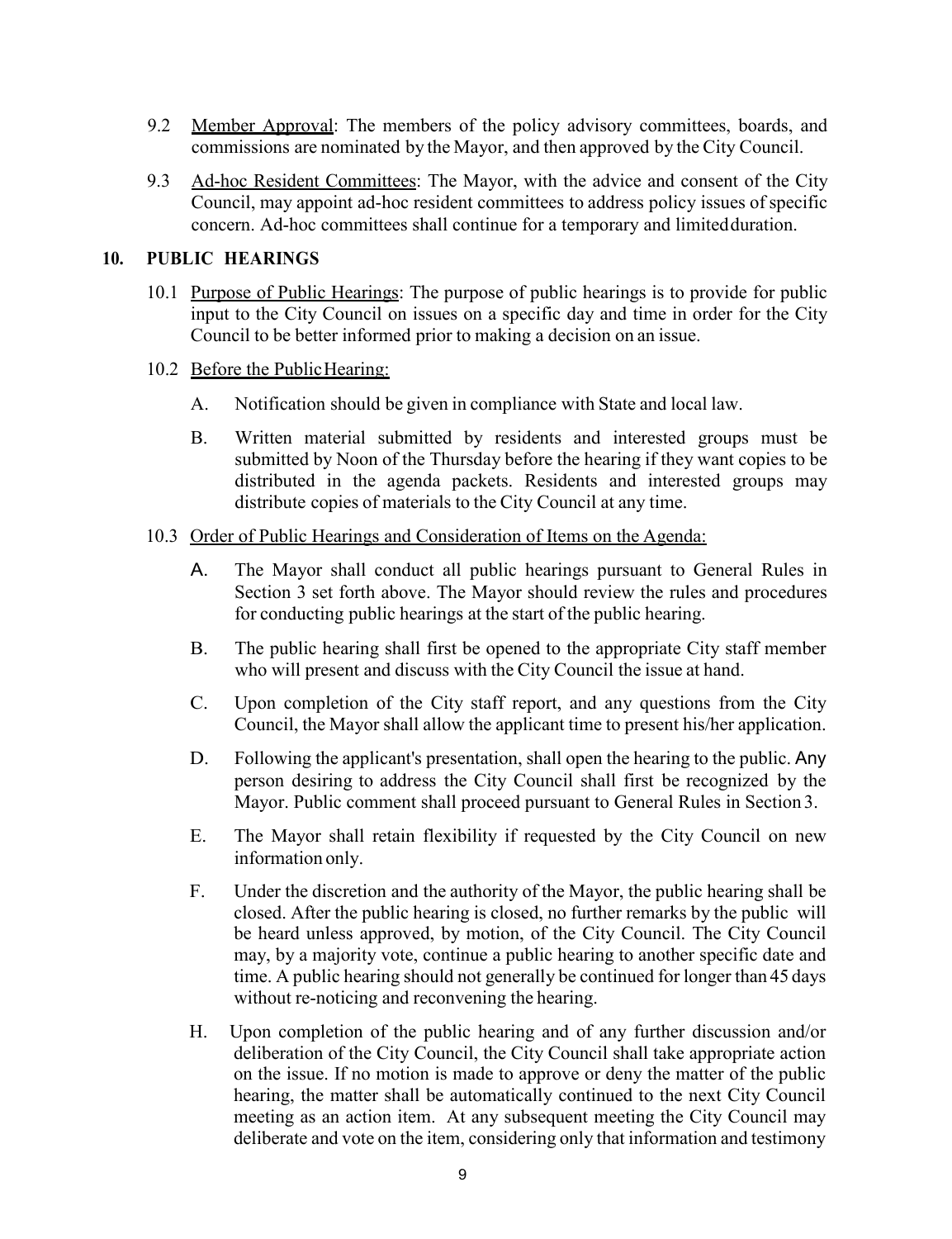provided through the completion of the public hearing agenda item.